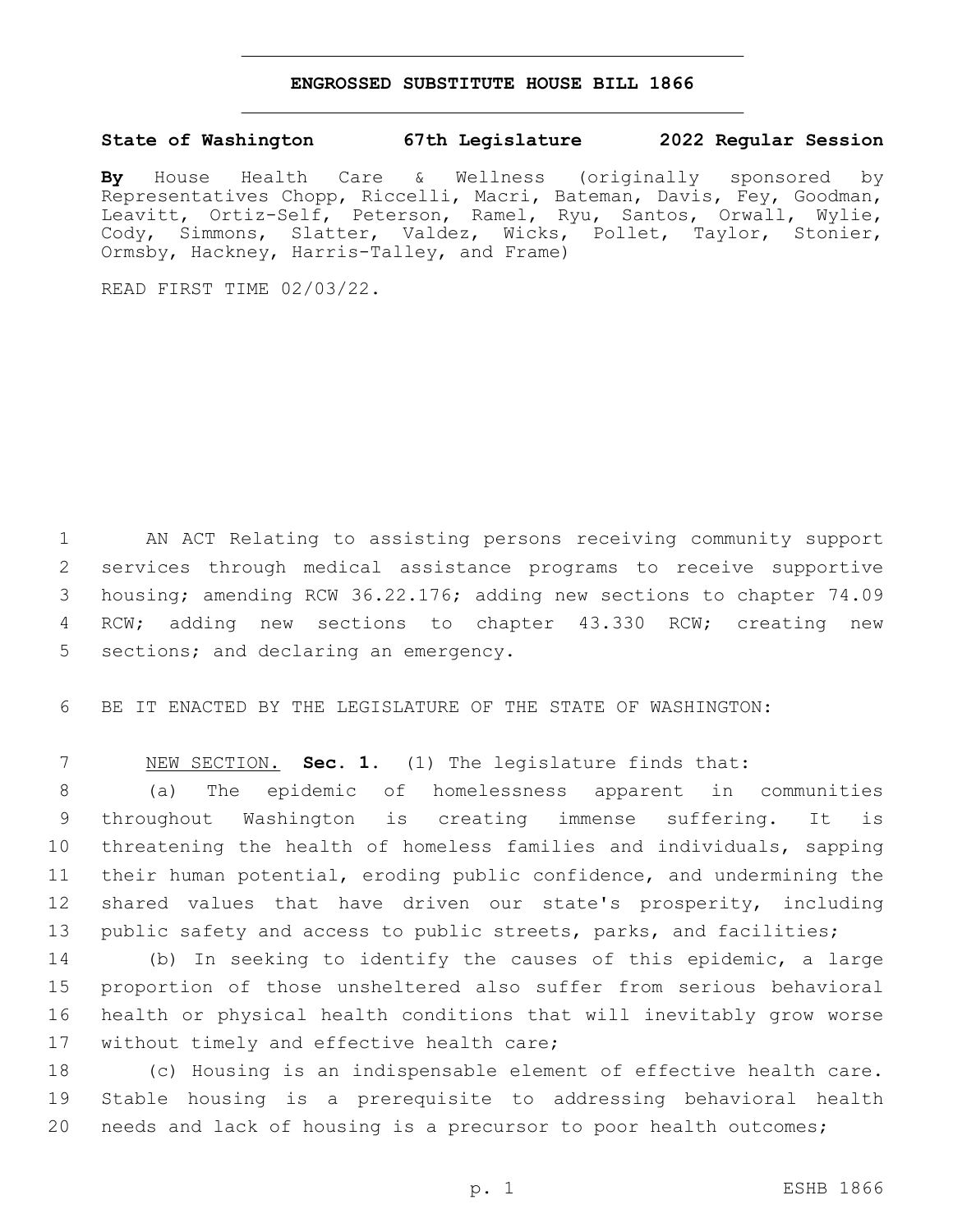(d) A home, health care, and wellness are fundamental for 2 Washington residents;

 (e) Reducing homelessness is a priority of the people of Washington state and that reducing homelessness through policy alignment and reform lessens fiscal impact to the state and improves 6 the economic vitality of our businesses;

 (f) The impact of this epidemic is falling most heavily on those communities that already suffer the most serious health disparities: Black, indigenous, people of color, and historically marginalized and underserved communities. It is a moral imperative to shelter 11 chronically homeless populations; and

 (g) Washington state has many of the tools needed to address this challenge, including a network of safety net health and behavioral health care providers in both urban and rural areas, an effective 15 system of health care coverage through apple health, and excellent public and nonprofit affordable housing providers. Yet far too many homeless families and individuals are going without the housing and health care resources they need because these tools have yet to be 19 combined in an effective way across the state.

 (2) It is the intent of the legislature to treat chronic homelessness as a medical condition and that the apple health and homes act address the needs of chronically homeless populations by pairing a health care problem with a health care solution.

 NEW SECTION. **Sec. 2.** A new section is added to chapter 74.09 25 RCW to read as follows:

 The definitions in this section apply throughout sections 3 and 4 27 of this act unless the context clearly requires otherwise.

 (1) "Community support services" means active search and 29 promotion of access to, and choice of, appropriate, safe, and affordable housing and ongoing supports to assure ongoing successful tenancy. The term includes, but is not limited to, services to medical assistance clients who are homeless or at risk of becoming homeless through outreach, engagement, and coordination of services with shelter and housing. The term includes benefits offered through the foundational community supports program established pursuant to the authority's federal waiver, entitled "medicaid transformation 37 project," as amended and reauthorized.

 (2) "Community support services provider" means a local entity that contracts with a coordinating entity to provide community

p. 2 ESHB 1866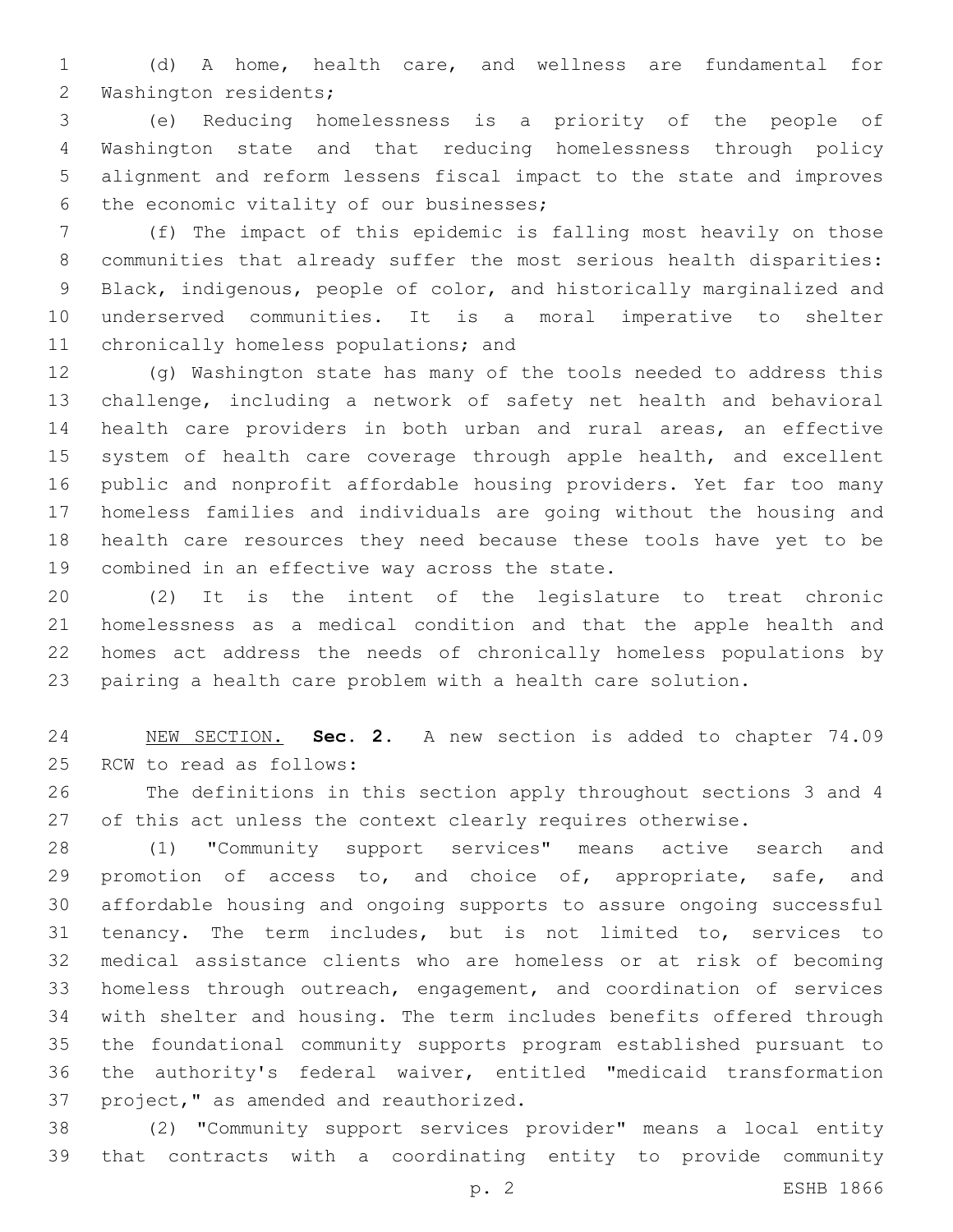support services. A community support services provider may also separately perform the functions of a housing provider.

 (3) "Coordinating entity" means one or more organizations, including medicaid managed care organizations, under contract with the authority to coordinate community support services as required under sections 3 and 4 of this act. There may only be one 7 coordinating entity per regional service area.

(4) "Department" means the department of commerce.

(5) "Homeless person" has the same meaning as in RCW 43.185C.010.

 (6) "Housing provider" means a public or private organization that supplies permanent supportive housing units consistent with RCW 36.70A.030 to meet the housing needs of homeless persons. A housing provider may supply permanent supportive housing in a site-based or scattered site arrangement using a variety of public, private, philanthropic, or tenant-based sources of funds to cover operating costs or rent. A housing provider may also perform the functions of a 17 community support services provider.

 (7) "Office" means the office of apple health and homes created 19 in section 5 of this act.

 (8) "Program" means the apple health and homes program 21 established in section 3 of this act.

 (9) "Permanent supportive housing" has the same meaning as in RCW 23 36.70A.030.

 NEW SECTION. **Sec. 3.** A new section is added to chapter 74.09 25 RCW to read as follows:

 (1) Effective November 1, 2022, the apple health and homes program is established to provide a permanent supportive housing benefit and a community support services benefit through a network of community support services providers for persons assessed with 30 specific health needs and risk factors.

 (a) The program shall operate through the collaboration of the department, the authority, the department of social and health services, local governments, the coordinating entity or entities, community support services providers, local housing providers, local health care entities, and community-based organizations in contact with potentially eligible individuals, to assure seamless integration of community support services, stable housing, and health care 38 services.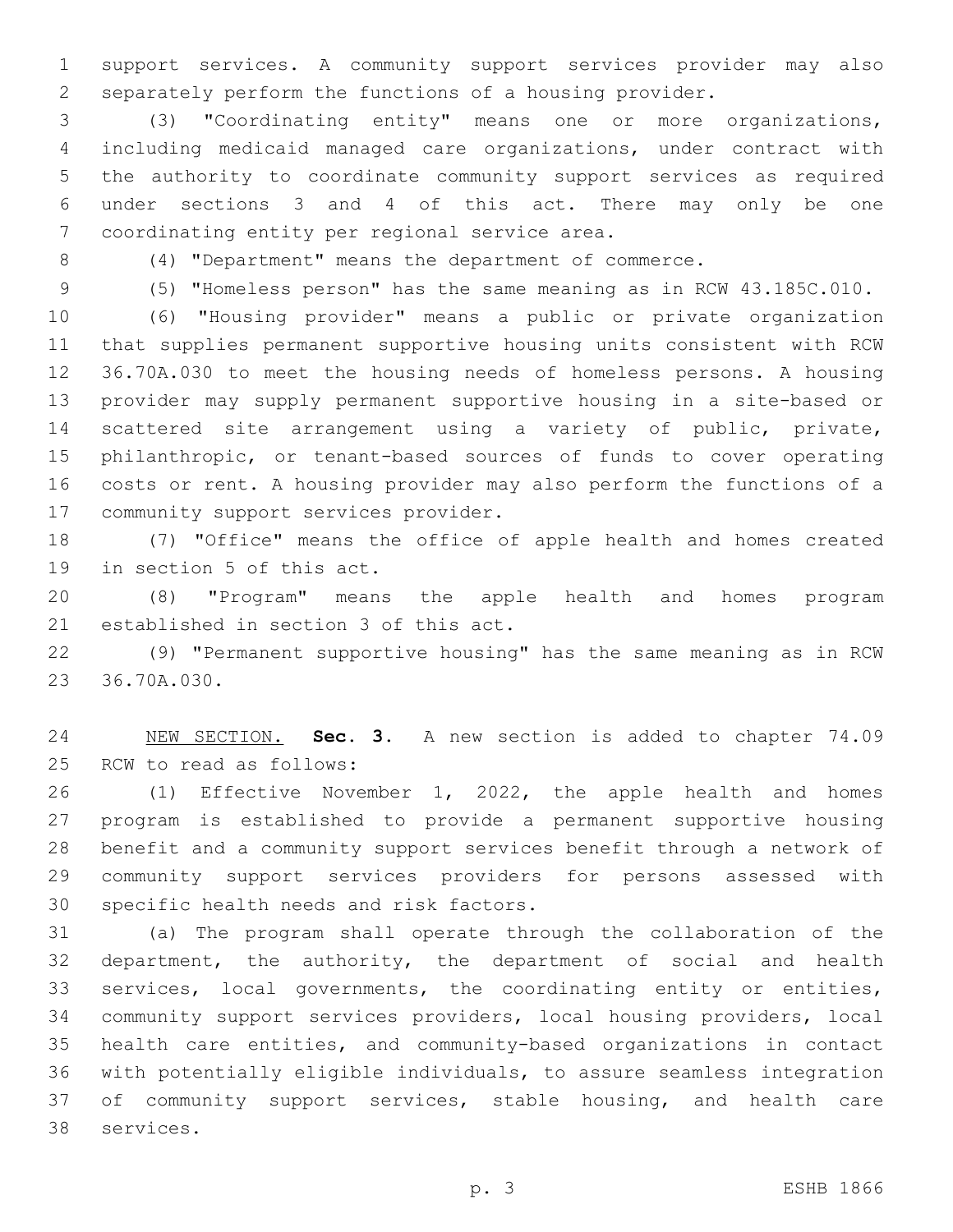(b) The entities operating the program shall coordinate resources, technical assistance, and capacity building efforts to help match eligible individuals with community support services, health care, including behavioral health care and long-term care 5 services, and stable housing.

 (2) To be eligible for community support services and permanent supportive housing under subsection (3) of this section, a person 8 must:

9 (a) Be 18 years of age or older;

 (b)(i) Be enrolled in a medical assistance program under this 11 chapter and eligible for community support services;

 (ii)(A) Have a countable income that is at or below 133 percent 13 of the federal poverty level, adjusted for family size, and determined annually by the federal department of health and human 15 services; and

 (B) Not be eligible for categorically needy medical assistance, as defined in the social security Title XIX state plan; or

 (iii) Be assessed as likely eligible for, but not yet enrolled in, a medical assistance program under this chapter due to the severity of behavioral health symptom acuity level which creates 21 barriers to accessing and receiving conventional services;

22 (c) Have been assessed:

 (i) By a licensed behavioral health agency to have a behavioral health need which is defined as meeting one or both of the following 25 criteria:

 (A) Having mental health needs, including a need for improvement, stabilization, or prevention of deterioration of functioning resulting from the presence of a mental illness; or

 (B) Having substance use disorder needs indicating the need for outpatient substance use disorder treatment which may be determined by an assessment using the American society of addiction medicine criteria or a similar assessment tool approved by the authority;

 (ii) By the department of social and health services as needing either assistance with at least three activities of daily living or hands-on assistance with at least one activity of daily living and have the preliminary determination confirmed by the department of social and health services through an in-person assessment conducted by the department of social and health services; or

 (iii) To be a homeless person with a long-continuing or indefinite physical condition requiring improvement, stabilization,

p. 4 ESHB 1866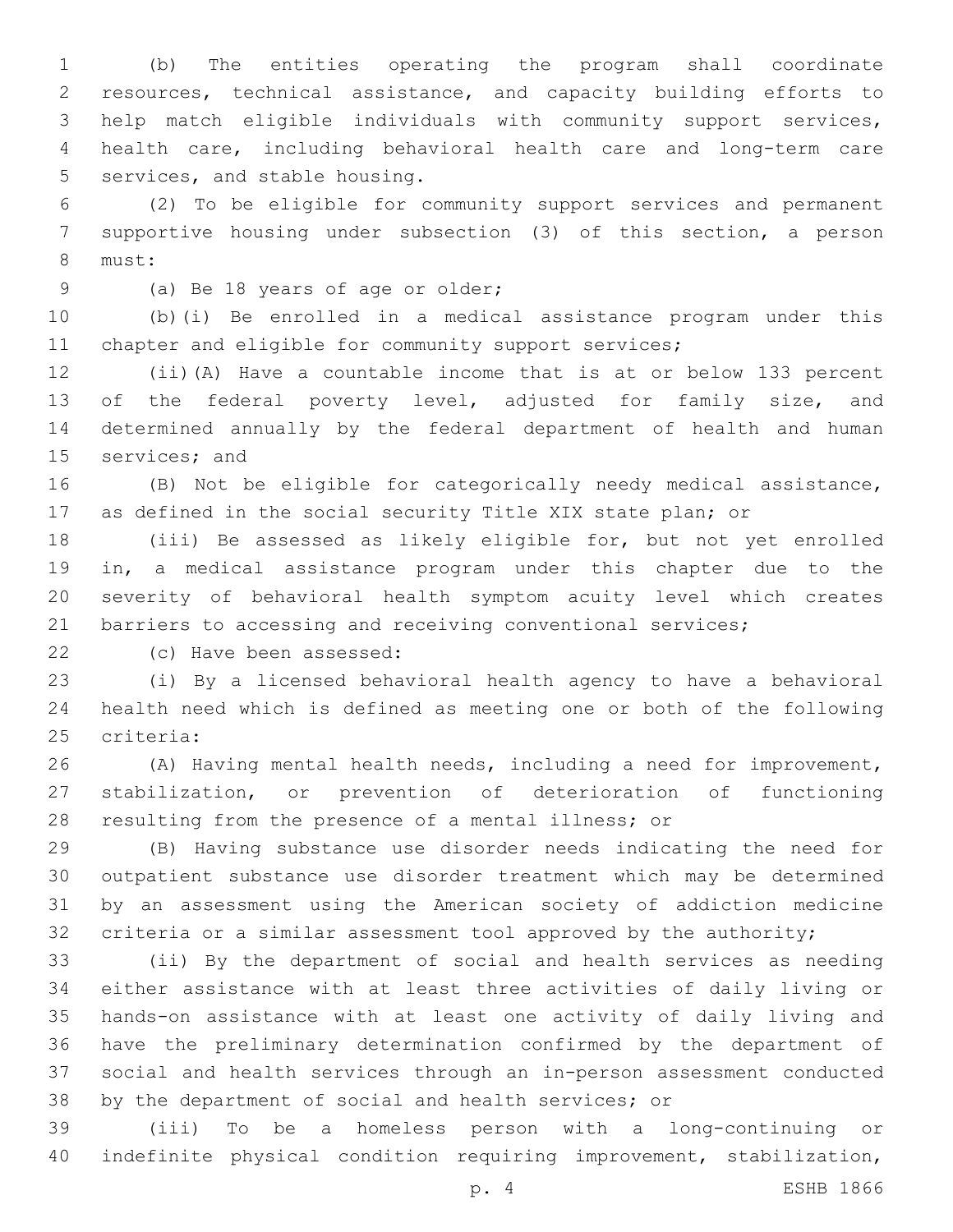or prevention of deterioration of functioning, including the ability 2 to live independently without support; and

(d) Have at least one of the following risk factors:

 (i)(A) Be a homeless person at the time of the eligibility determination for the program and have been homeless for 12 months 6 prior to the eligibility determination; or

 (B) Have been a homeless person on at least four separate occasions in the three years prior to the eligibility determination for the program, as long as the combined occasions equal at least 12 10 months;

 (ii) Have a history of frequent or lengthy institutional contact, including contact at institutional care facilities such as jails, substance use disorder or mental health treatment facilities, 14 hospitals, or skilled nursing facilities;

 (iii) Have a history of frequent stays at adult residential care 16 facilities or residential treatment facilities;

(iv) Have frequent turnover of in-home caregivers; or

 (v) Have at least one chronic condition and have been determined by the authority to be at risk for a second chronic condition as determined by the use of a predictive risk scoring tool that considers the person's age, gender, diagnosis, and medications.

 (3) Once a coordinating entity verifies that a person has met the eligibility criteria established in subsection (2) of this section, it must connect the eligible person with a community support services provider. The community support services provider must:

 (a) Deliver pretenancy support services to determine the person's specific housing needs and assist the person in identifying permanent supportive housing options that are appropriate and safe for the 29 person;

 (b) Fully incorporate the eligible person's available community support services into the case management services provided by the 32 community support services provider; and

 (c) Deliver ongoing tenancy-sustaining services to support the 34 person in maintaining successful tenancy.

 (4) Housing options offered to eligible participants may vary, subject to the availability of housing and funding.

 (5) The community support services benefit must be sustained or renewed in accordance with the eligibility standards in subsection (2) of this section, except that the standards related to homelessness shall be replaced with an assessment of the person's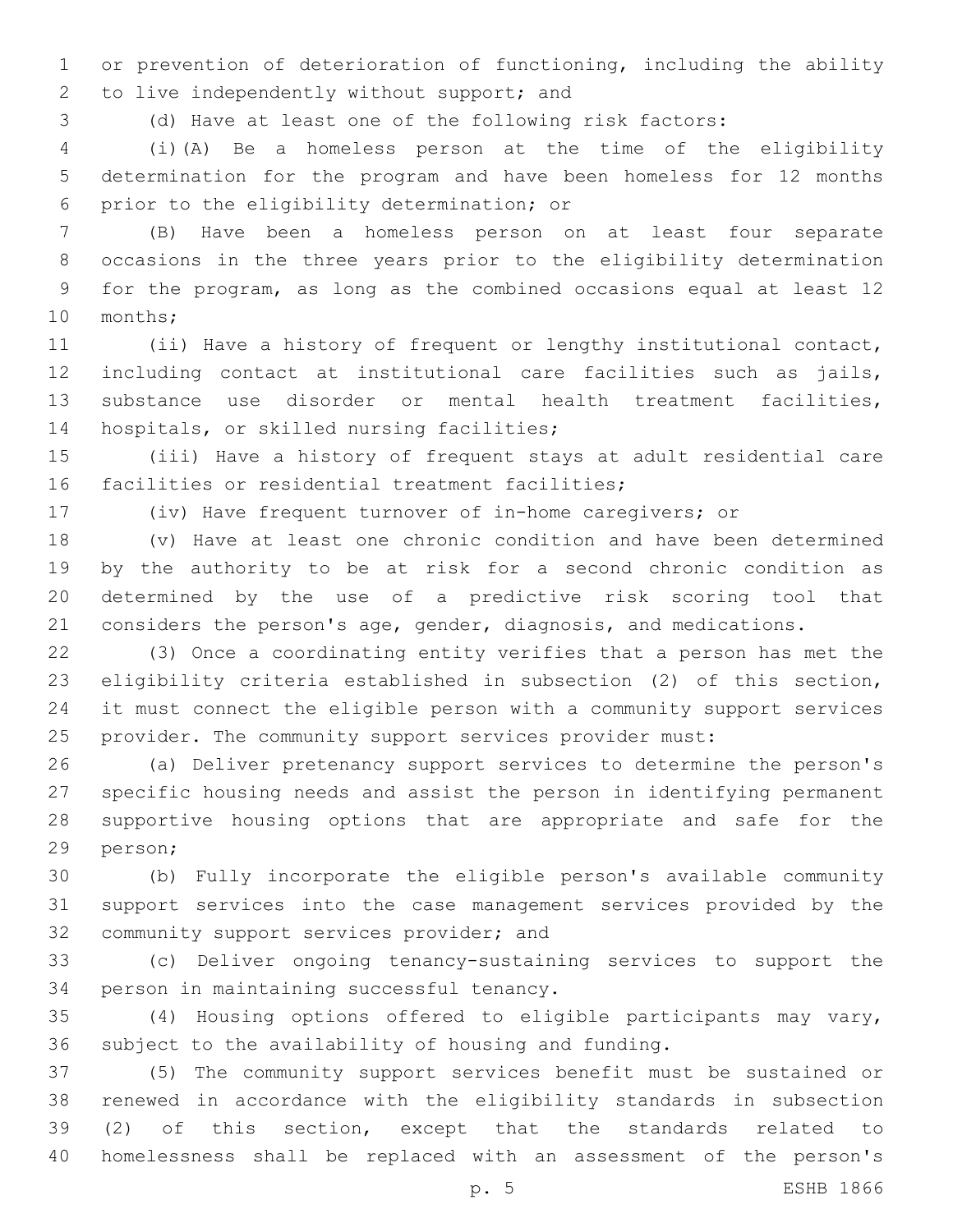likelihood to become homeless in the event that the community support services benefit is terminated. The coordinating entity must adopt procedures to conduct community support services benefit renewals, 4 according to authority standards.

 NEW SECTION. **Sec. 4.** A new section is added to chapter 74.09 6 RCW to read as follows:

 (1) To establish and administer section 3 of this act, the 8 authority shall:

 (a)(i) Establish or amend a contract with a coordinating entity 10 to:

 (A) Assure the availability of access to eligibility determinations services for community support services benefits and 13 permanent supportive housing benefits;

 (B) Verify that persons meet the eligibility standards of section  $3(2)$  of this act;

 (C) Coordinate enrollment in medical assistance programs for persons who meet the eligibility standards of section 3(2) of this act, except for actual enrollment in a medical assistance program 19 under this chapter; and

 (D) Coordinate with a network of community support services providers to arrange with local housing providers for the placement of an eligible person in permanent supportive housing appropriate to the person's needs and assure that community support services are provided to the person by a community support services provider.

 (ii) The primary role of the coordinating entity or entities is administrative and operational, while the authority shall establish the general policy parameters for the work of the coordinating entity 28 or entities.

 (iii) In selecting the coordinating entity or entities, the authority shall: Choose one or more organizations that are capable of coordinating access to both community support services and permanent supportive housing services to eligible persons under section 3 of this act; and select no more than one coordinating entity per region which is served by medicaid managed care organizations. The authority shall convene key stakeholders to discuss implementation of the program and potential approaches to more closely align medicaid managed care organizations to the coordination of community support 38 services;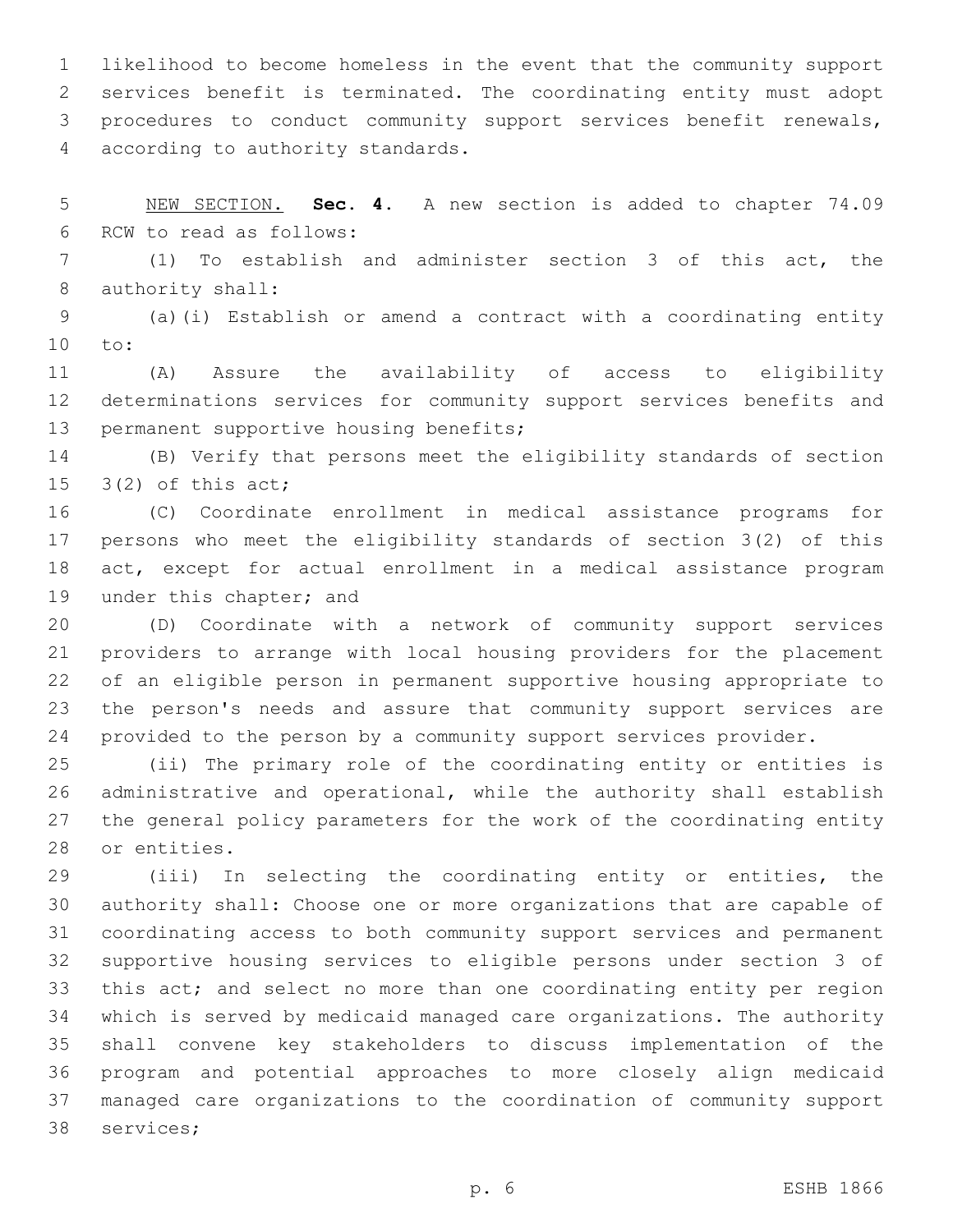(b) Report to the office for the ongoing monitoring of the 2 program; and

(c) Adopt any rules necessary to implement the program.

 (2) The authority shall establish a work group to provide feedback to the agency on its foundational community supports program as it aligns with the work of the housing benefit. The work group may include representatives of state agencies, counties, cities, and contracted agencies providing foundational community supports services. Topics may include, but are not limited to, best practices in eligibility screening processes and case rate billing for foundational community supports housing, regional cost differentials, costs consistent with specialized needs, improved data access and data sharing with foundational community supports providers, and requirements related to the use of a common practice tool among community support services providers to integrate social determinants of health into service delivery. The authority shall convene the work group at least once each quarter and may expand upon, but not duplicate, existing work groups or advisory councils.

 (3) To support the goals of the program and the goals of other statewide initiatives to identify and address social needs, including efforts within the 1115 waiver renewal to advance health equity and health-related supports, the authority shall work with the office and the department of social and health services to identify and implement statewide universal measures to identify and consider social determinants of health domains, including housing, food security, transportation, financial strain, and interpersonal safety. The authority shall select an accredited or nationally vetted tool from among the common practice tools used by community support services providers in Washington, including criteria for prioritization, for the community support services provider to use when making determinations about housing options and other support services to offer individuals eligible for the program. This screening and prioritization process may not exclude clients transitioning from inpatient or other behavioral health residential 35 treatment settings.

 (4)(a) The authority and the department may seek and accept funds from private and federal sources to support the purposes of the 38 program.

 (b) The authority shall seek approval from the federal department 40 of health and human services to: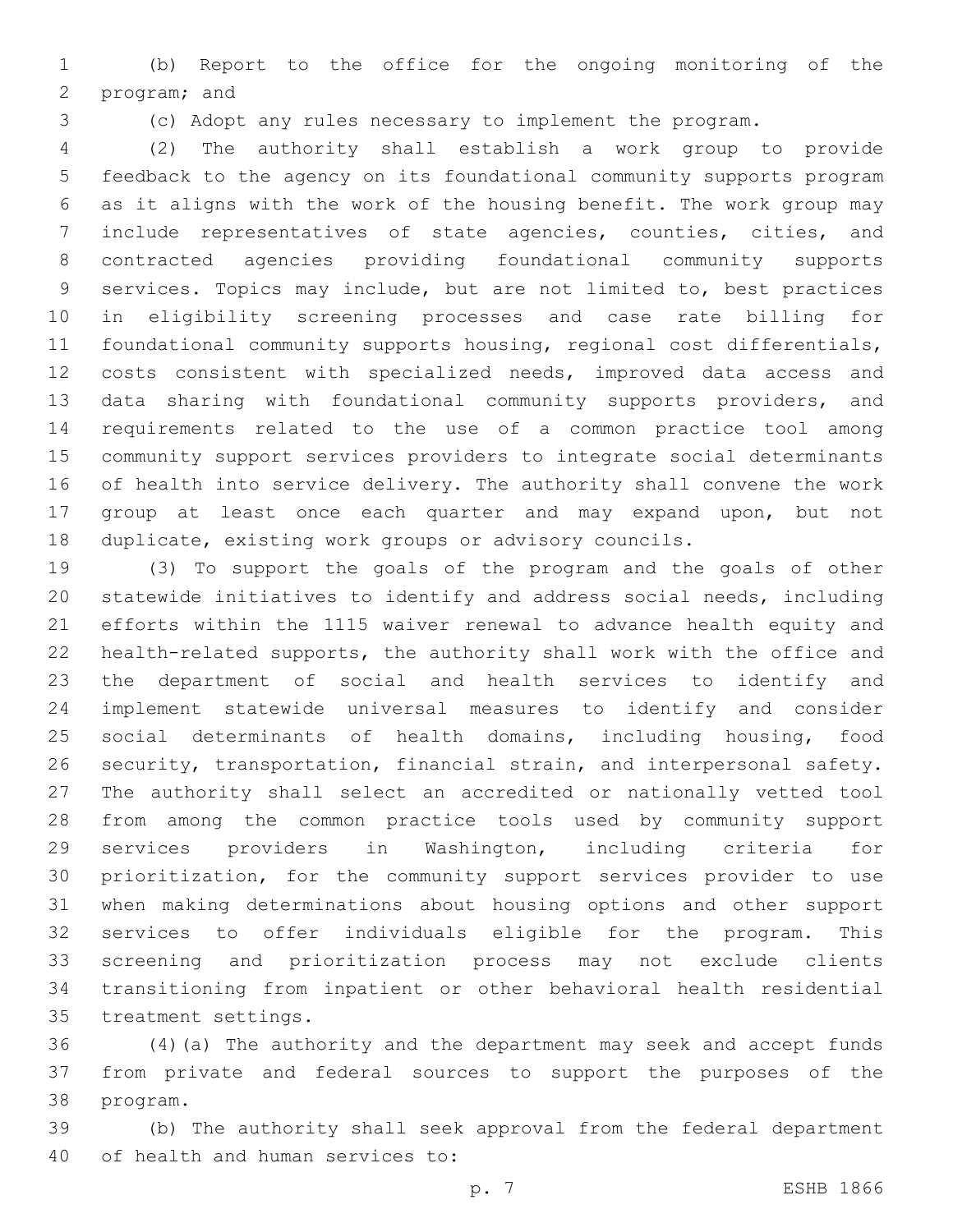(i) Receive federal matching funds for administrative costs and services provided under the program to persons enrolled in medicaid;

 (ii) Align the eligibility and benefit standards of the foundational community supports program established pursuant to the waiver, entitled "medicaid transformation project" and initially approved November 2017, between the authority and the federal centers for medicare and medicaid services, as amended and reauthorized, with the standards of the program, including extending the duration of the benefits under the foundational community supports program to not 10 less than 12 months; and

 (iii) Implement a medical and psychiatric respite care benefit 12 for certain persons enrolled in medicaid.

 (5)(a) By December 1, 2022, the authority and the office shall report to the governor and the legislature on preparedness for the first year of program implementation, including the estimated enrollment, estimated program costs, estimated supportive housing unit availability, funding availability for the program from all sources, efforts to improve billing and administrative burdens for foundational community supports providers, efforts to streamline continuity of care and system connection for persons who are 21 potentially eligible for foundational community supports, and any statutory or budgetary needs to successfully implement the first year 23 of the program.

 (b) By December 1, 2023, the authority and the office shall report to the governor and the legislature on the progress of the first year of program implementation and preparedness for the second 27 year of program implementation.

 (c) By December 1, 2024, the authority and the office shall report to the governor and the legislature on the progress of the first two years of program implementation and preparedness for 31 ongoing housing acquisition and development.

 (d) By December 1, 2026, the authority and the office shall report to the governor and the legislature on the full implementation of the program, including the number of persons served by the program, available permanent supportive housing units, estimated unmet demand for the program, ongoing funding requirements for the program, and funding availability for the program from all sources. Beginning December 1, 2027, the authority and the office shall provide annual updates to the governor and the legislature on the 40 status of the program.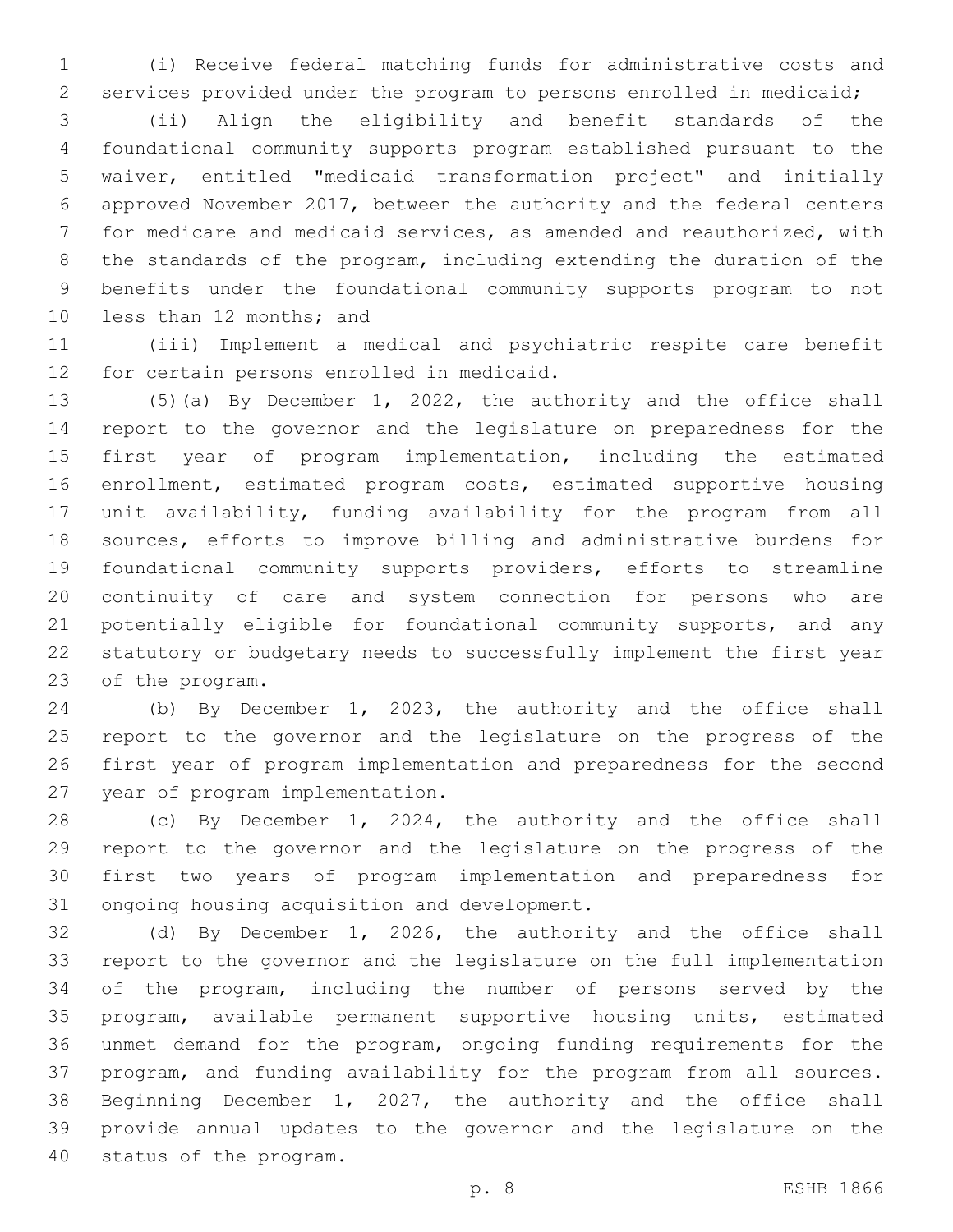NEW SECTION. **Sec. 5.** A new section is added to chapter 43.330 2 RCW to read as follows:

 (1) There is created the office of apple health and homes within 4 the department.

 (2) Activities of the office of apple health and homes must be carried out by a director of the office of apple health and homes, 7 supervised by the director of the department.

 (3) The office of apple health and homes is responsible for leading efforts under this section and sections 3 and 4 of this act to coordinate a spectrum of practice efforts related to providing permanent supportive housing, including leading efforts related to every aspect of creating housing, operating housing, obtaining services, and delivering those services to connect people with 14 housing and maintain them in that housing.

(4) The office of apple health and homes shall:

 (a) Subject to available funding, allocate funding for permanent supportive housing units sufficient in number to fulfill permanent supportive housing needs of persons determined to be eligible for the program by the coordinating entity or entities under section 3 of 20 this  $act;$ 

 (b) Collaborate with department divisions responsible for making awards or loans to appropriate housing providers to acquire, build, and operate the housing units, including but not limited to nonprofit community organizations, local counties and cities, public housing 25 authorities, and public development authorities;

 (c) Collaborate with the authority on administrative functions, oversight, and reporting requirements, as necessary to implement the apple health and homes program established under section 3 of this 29 act;

 (d) Establish metrics and collect racially disaggregated data from the authority and the department related to the program's effect on providing persons with permanent supportive housing, moving people into independent housing, long-term housing stability, improving health outcomes for people in the program, estimated reduced health 35 care spending to the state on persons enrolled in the program, and outcomes related to social determinants of health;

 (e) Create work plans and establish milestones to achieve the goal of providing permanent supportive housing for all eligible 39 individuals; and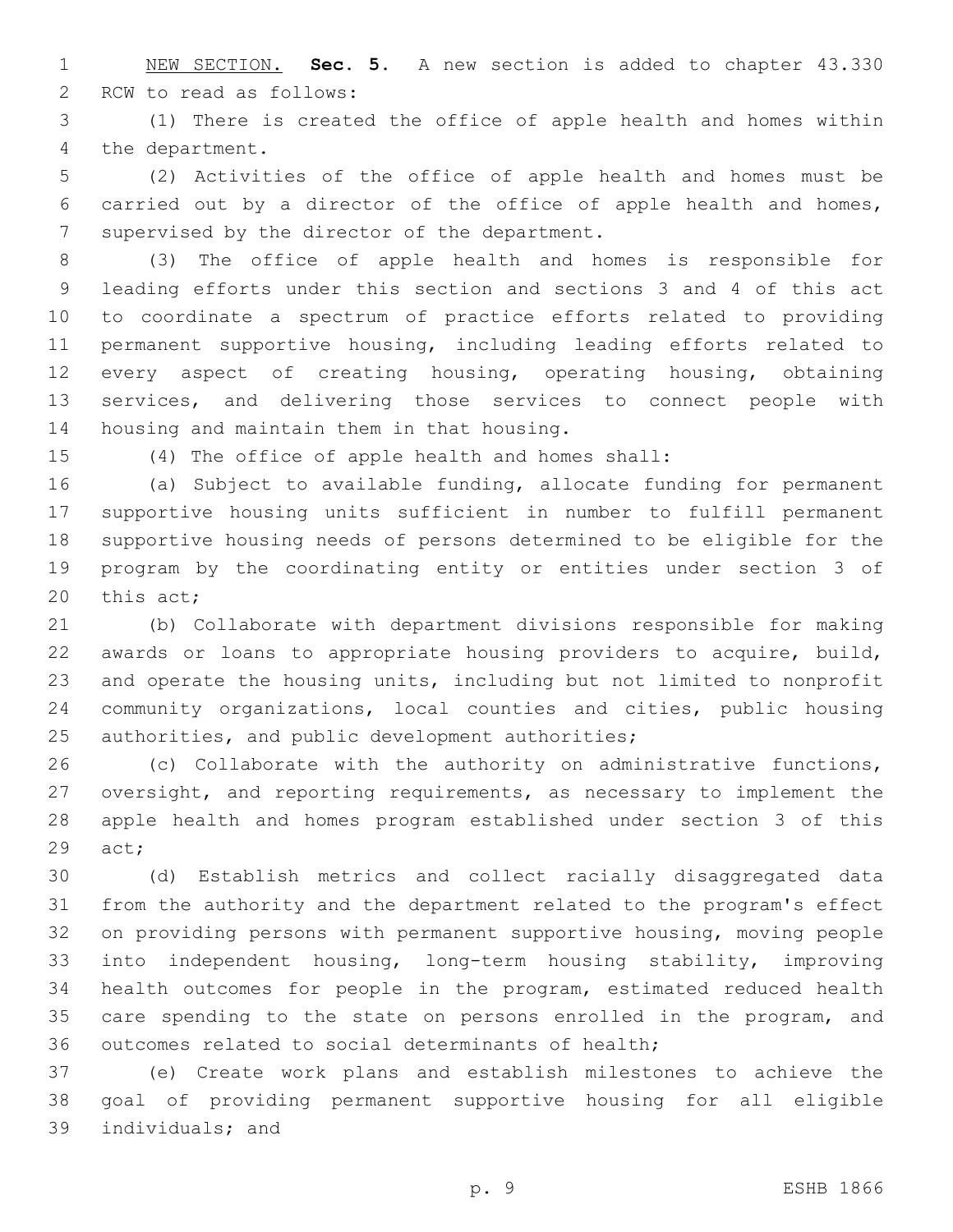(f) Oversee the allocation of community support services provider and housing provider capacity-building grants to further the state's interests of enhancing the ability of community support services providers and housing providers to deliver community support services and permanent supportive housing and assure that an initial infrastructure is established to create strong networks of community 7 support services providers and housing providers.

 (5) The office of apple health and homes must be operational no later than January 1, 2023. The department shall assure the coordination of the work of the office of apple health and homes with other offices within the department with similar or adjacent 12 authorities and functions.

13 (6) For the purposes of this section:

 (a) "Community support services provider" has the same meaning as 15 in section 2 of this act.

 (b) "Coordinating entity" has the same meaning as in section 2 of 17 this act.

 (c) "Housing provider" has the same meaning as in section 2 of 19 this act.

 (d) "Permanent supportive housing" has the same meaning as in 21 section 2 of this act.

 NEW SECTION. **Sec. 6.** A new section is added to chapter 43.330 23 RCW to read as follows:

 The apple health and homes account is created in the state treasury. Moneys in the account may be spent only after appropriation. Expenditures from the account may be used only for permanent supportive housing programs administered by the office created in section 5 of this act, including acquisition and development of permanent supportive housing units, operations, maintenance, and services costs of permanent supportive housing units, project-based vouchers, provider grants, and other purposes authorized by appropriations made in the operating budget. The department must prioritize allocating at least 10 percent of the expenditures from the account to organizations that serve and are substantially governed by individuals disproportionately impacted by homelessness and behavioral health conditions, including black, indigenous, and other people of color, lesbian, gay, bisexual, queer, transgender, and other gender diverse individuals. When selecting projects supported by funds from the account, the office shall

p. 10 ESHB 1866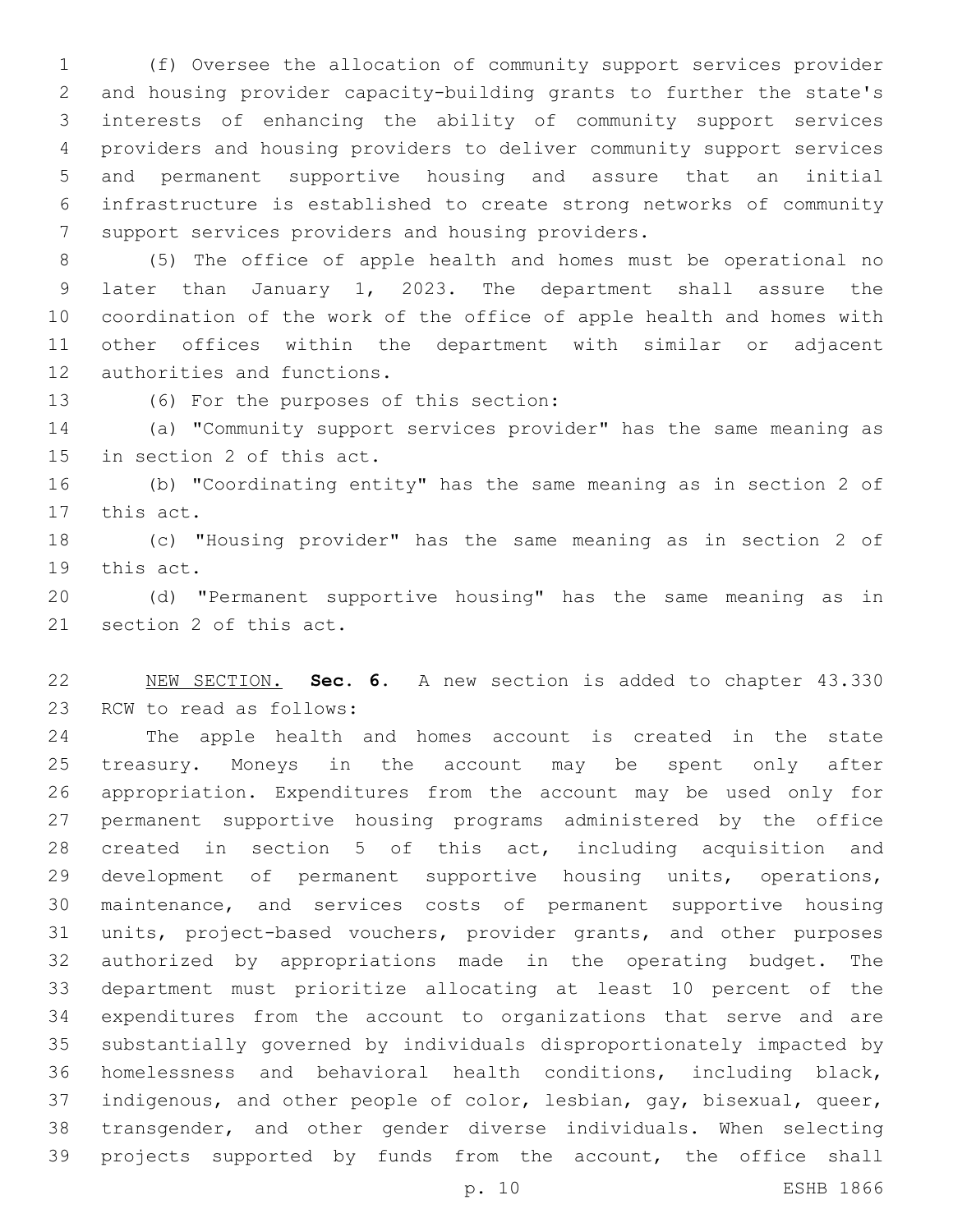balance the state's interest in quickly approving and financing projects, the degree to which the project will leverage other funds, the extent to which the project promotes racial equity, and the extent to which the project will promote priorities of this act on a statewide basis, including in rural areas and in geographically 6 diverse parts of the state.

 **Sec. 7.** RCW 36.22.176 and 2021 c 214 s 1 are each amended to 8 read as follows:

 (1) Except as provided in subsection (2) of this section, a surcharge of \$100 must be charged by the county auditor for each document recorded, which is in addition to any other charge or surcharge allowed by law. The auditor must remit the funds to the state treasurer to be deposited and used as follows:

 (a) Twenty percent of funds must be deposited in the affordable housing for all account for operations, maintenance, and service costs for permanent supportive housing as defined in RCW 36.70A.030;

 (b) From July 1, 2021, through June 30, 2023, four percent of the funds must be deposited into the landlord mitigation program account created in RCW 43.31.615 for the purposes of RCW 43.31.605(1). Thereafter, two percent of funds must be deposited into the landlord mitigation program account created in RCW 43.31.615 for purposes of RCW 43.31.605(1); ((and))

23 (c) $(i)$  The remainder of funds must be distributed to the home 24 security fund account, with no less than 60 percent of funds to be used for project-based vouchers for nonprofit housing providers or public housing authorities, housing services, rapid rehousing, 27 emergency housing, ((or)) acquisition, or operations, maintenance, and service costs for permanent supportive housing as defined in RCW 36.70A.030 for persons with disabilities. Permanent supportive housing programs administered by the office of apple health and homes created in section 5 of this act are also eligible to use these 32 funds. Priority for use must be given to ((project-based vouchers and related services, housing acquisition, or emergency housing, for)) 34 purposes intended to house persons who are chronically homeless or maintain housing for individuals with disabilities and prior experiences of homelessness, including families with children. ((At least 50 percent of persons receiving a project-based voucher, rapid rehousing, emergency housing, or benefiting from housing acquisition must be living unsheltered at the time of initial engagement.)) In

p. 11 ESHB 1866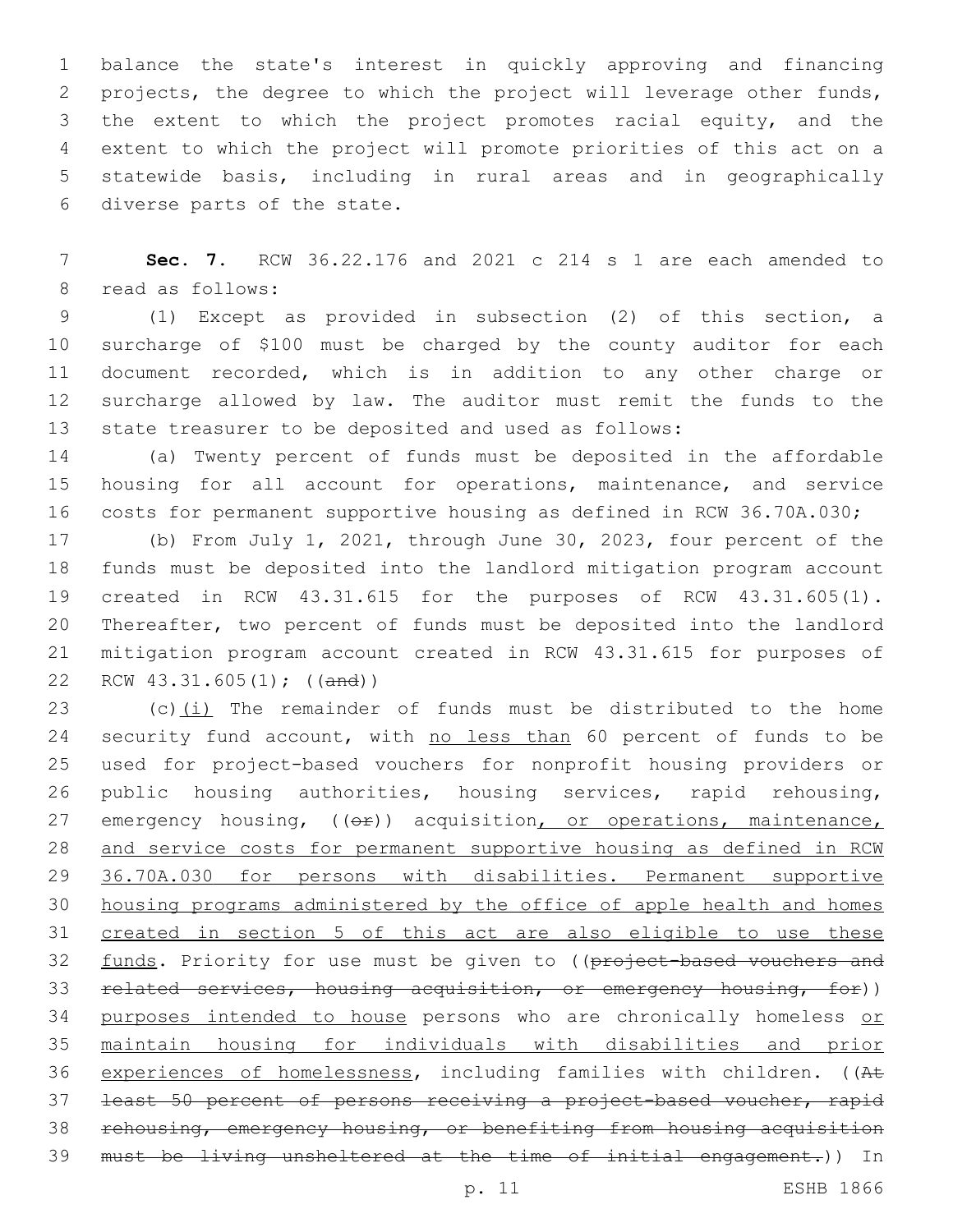addition, funds may be used for eviction prevention rental assistance pursuant to RCW 43.185C.185, foreclosure prevention services, dispute resolution center eviction prevention services, rental assistance for people experiencing homelessness, and tenant education and legal 5 assistance.

 (ii) The department shall provide counties with the right of first refusal to receive grant funds distributed under this subsection (c). If a county refuses the funds or does not respond 9 within a time frame established by the department, the department 10 shall identify an alternative grantee. The alternative grantee shall distribute the funds in a manner that is in compliance with this chapter.

 (2) The surcharge imposed in this section does not apply to: (a) Assignments or substitutions of previously recorded deeds of trust; (b) documents recording a birth, marriage, divorce, or death; (c) any recorded documents otherwise exempted from a recording fee or additional surcharges under state law; (d) marriage licenses issued 18 by the county auditor; or (e) documents recording a federal, state, county, city, or water-sewer district, or wage lien or satisfaction 20 of lien.

 NEW SECTION. **Sec. 8.** Subject to amounts appropriated from the apple health and homes account created in section 6 of this act the department of commerce shall establish a rapid permanent supportive housing acquisition and development program to issue competitive financial assistance to eligible organizations under RCW 43.185A.040 and to public development authorities established under RCW 35.21.730 through 35.21.755, for the acquisition and development of permanent supportive housing units, subject to the following conditions and limitations:

 (1) Awards or loans provided under this section may be used to acquire real property for quick conversion into permanent supportive housing units or for predevelopment or development activities, renovation, and building update costs. Awards or loans provided under this section may not be used for operating or maintenance costs associated with providing permanent supportive housing, supportive 36 services, or debt service.

 (2) Units acquired or developed under this section must serve individuals eligible for a community support services benefit through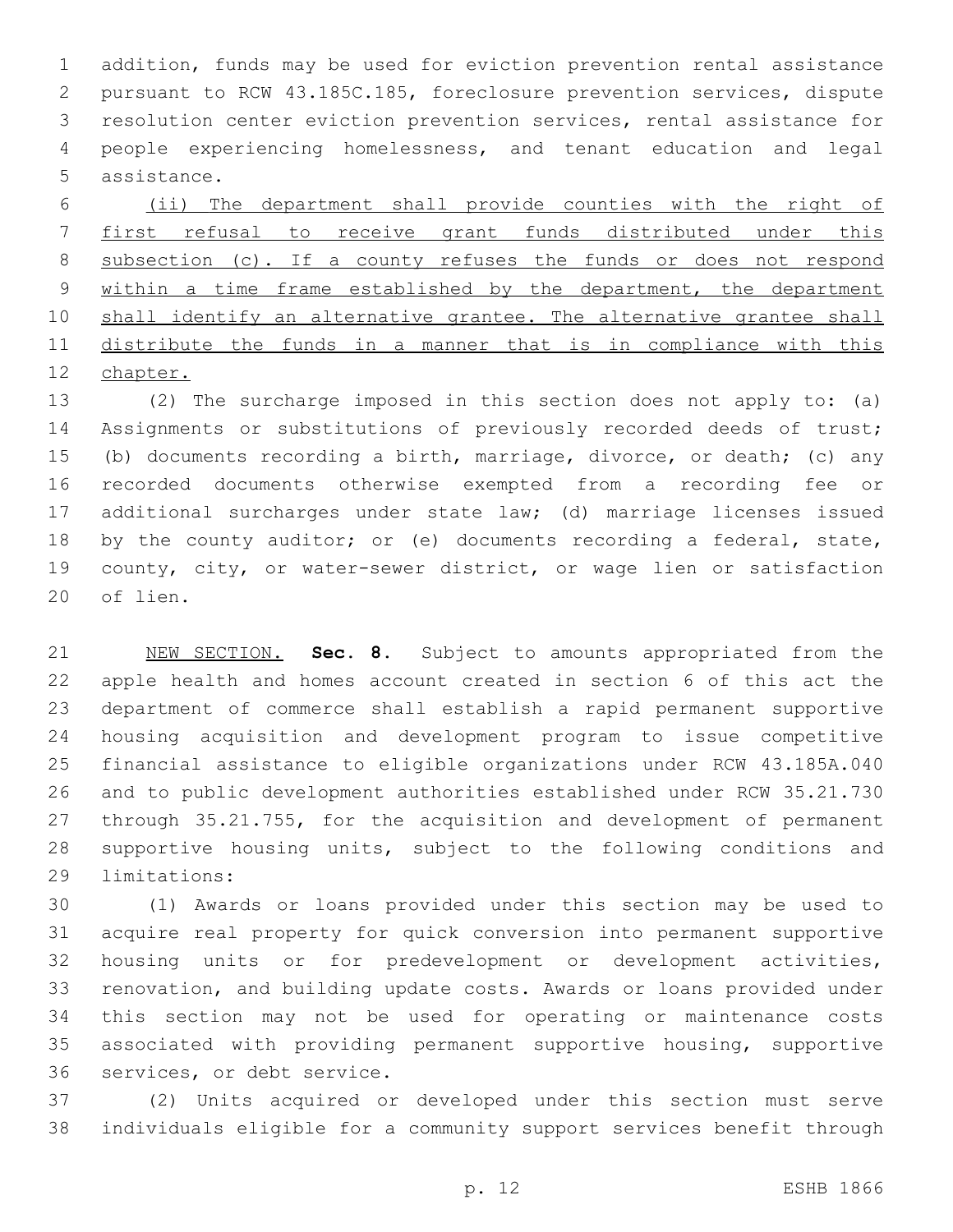the apple health and homes program, as established in section 3 of 2 this act.

 (3) The department of commerce shall establish criteria for the issuance of the awards or loans, which must follow the guidelines and compliance requirements of the housing trust fund program's established criteria under RCW 43.185.070(5), except as provided in subsection (5) of this section, and the federal coronavirus state 8 fiscal recovery fund. The criteria must include:

 (a) The date upon which structural modifications or construction 10 would begin and the anticipated date of completion of the project;

 (b) A detailed estimate of the costs associated with the acquisition and any updates or improvements necessary to make the 13 property habitable for its intended use;

 (c) A detailed estimate of the costs associated with opening the 15 units; and

 (d) A financial plan demonstrating the ability to maintain and operate the property and support its intended tenants through the end 18 of the award or loan contract.

 (4) The department of commerce shall provide a progress report on its website by June 1, 2023. The report must include:

 (a) The total number of applications and amount of funding 22 requested; and

 (b) A list and description of the projects approved for funding including state funding, total project cost, number of units, and 25 anticipated completion date.

 (5) The funding in this section is not subject to the 90-day application periods in RCW 43.185.070 or 43.185A.050. The department of commerce shall dispense funds to qualifying applicants within 45 days of receipt of documentation from the applicant for qualifying uses and execution of any necessary contracts with the department in order to effect the purpose of rapid deployment of funds under this 32 section.

 (6) If the department of commerce receives simultaneous applications for funding under this program, proposals that reach the greatest public benefit, as defined by the department, must be prioritized. For the purposes of this subsection (6), "greatest public benefit" must include, but is not limited to:

 (a) The greatest number of qualifying permanent supportive 39 housing units;